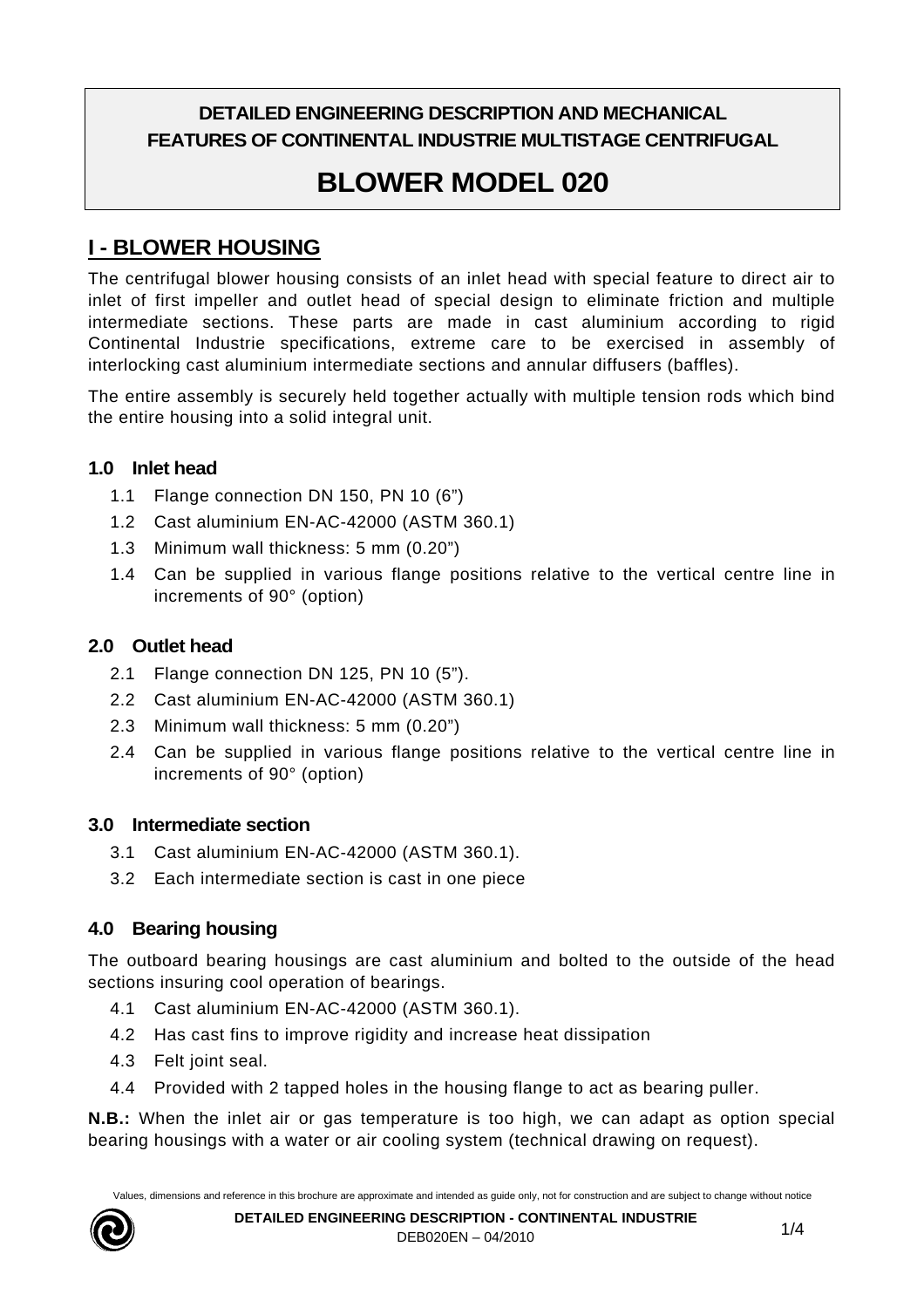#### **5.0 Bearings**

- 5.1 The rotor assembly is supported by 2 heavy duty grease lubricated ball bearings, single row, sized to withstand the thrust load also type SKF or FAG.
- 5.2 Sized for minimum 10 years of operation (Direct Drive only), following SKF L10 bearing life calculation method.
- 5.3 Bearings are mounted in outboard type bearing housings and located so that bearings may be serviced without disassembling the blower casing or piping.

#### **6.0 Shaft**

- 6.1 C35 (AISI 1035) carbon steel shaft, straightened and stressreleved
- 6.2 Shaft is ground all over
- 6.3 Stiff shaft design to minimize vibration
- 6.4 The diameter of the shaft end is 38 mm (1.5")

#### **7.0 Shaft seals**

7.1 Shaft sealing is accomplished using graphite ring seals or carbon ring seals.

#### **8.0 Impellers**

- 8.1 The impellers are in cast aluminium, in EN AC-43100 (AISI 360.1).
- 8.2 For minimum corrosion all aluminium alloys are non copper alloys
- 8.3 The outer diameter of the impeller is 409 mm (16")
- 8.4 Each impeller is automatically sanded or shotted when leaving the foundry before the machining
- 8.5 Each impeller is statically balanced.
- 8.6 Impeller tip speed: 75 m/sec (246 FPS) at 3600 rpm.
- 8.7 First critical speed (10 stages) 4620 rpm.
- 8.8 Impeller assembly: to consist of a heavy steel shaft accurently machined and one or more aluminium alloy cast impeller(s), statically balanced, securely keyed to shaft and held in place by lock washers and locknuts.

Values, dimensions and reference in this brochure are approximate and intended as guide only, not for construction and are subject to change without notice

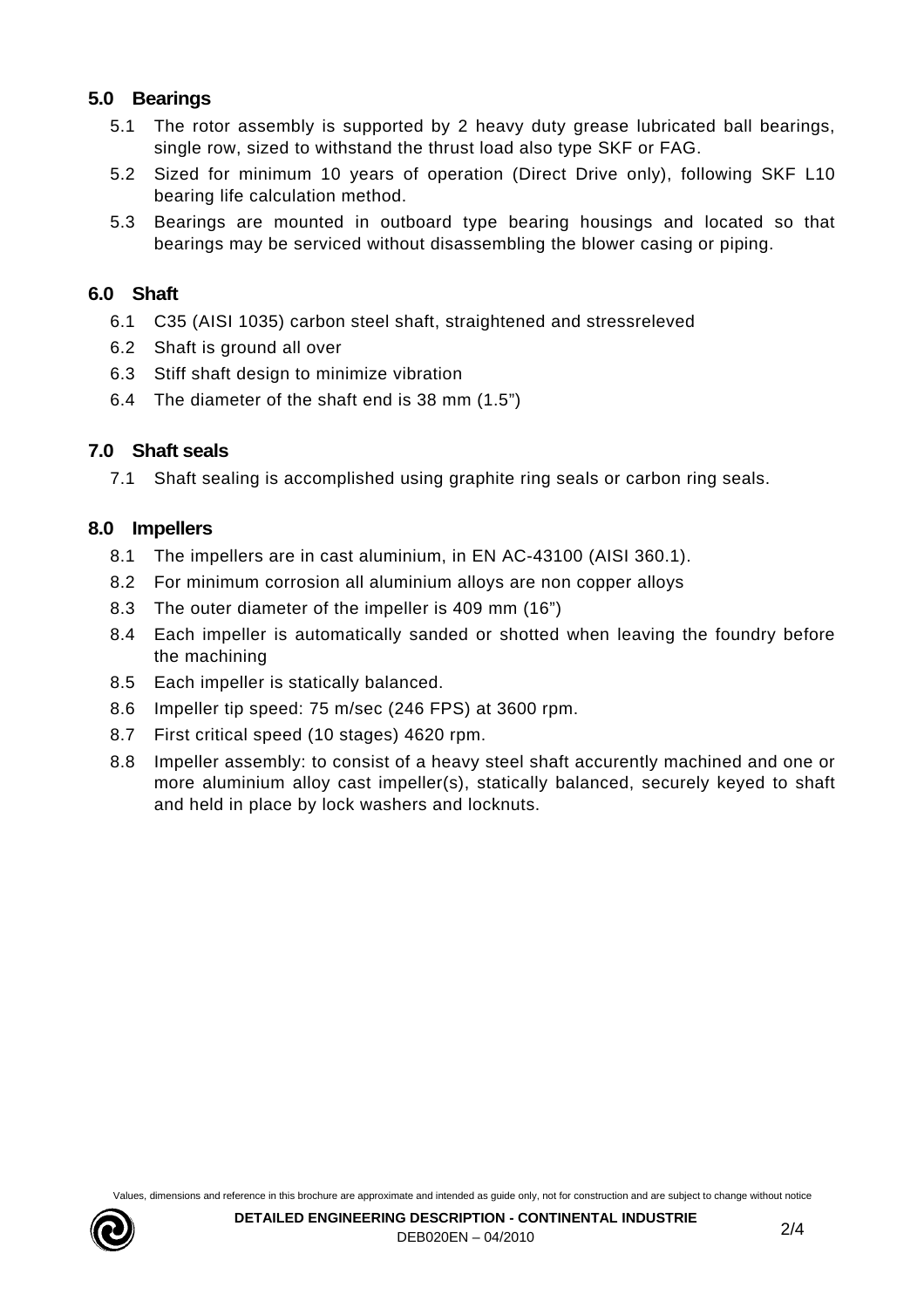#### **9.0 Casing assembly**

- 9.1 Vertically split assembly
- 9.2 Heads and sections have machined male and female joints to maintain concentricity
- 9.3 Entire casing is retained together with ø 14 mm O.D.
- 9.4 Joints are made gas tight with silicone sealant with following characteristics:

| Viscosity                                    | pasty mastic glue |
|----------------------------------------------|-------------------|
| max. space [mm]                              | 6                 |
| Setting time                                 | 10 mn - 24 h      |
| Shearing's resistance [DAN/cm <sup>2</sup> ] | 33                |
| Break's resistance [DAN/cm <sup>2</sup> ]    | 8                 |
| Max. temperature of use [°C]                 | $-60 + 260$       |
| Specific weight                              | 1,06 at 25 °C     |
| <b>Hardness</b>                              | 35 SHA            |
| Extension                                    | 460 %             |

#### **10.0 Rotor assembly**

- 10.1 Impellers, spacer are assembled on the shaft with a push to light press fit requiring little or no heat
- 10.2 Impellers, spacers are held together axially by a conventional locknut assembly
- 10.3 All impellers are keyed to shaft using a staggered key arrangement.
- 10.4 The impeller hub is fitted with a shrunk to pre-stress the bore and minimize rubbing. This also eliminates the relative thermal expansion and contraction since hubs and shaft are manufactured with different materials.
- 10.5 The rotor assembly is dynamically balanced on a computerized balancing machine

#### **11.0 Lubrication system**

11.1 The bearing housings are grease lubricated (see detailed description in installation, use & maintenance manual).